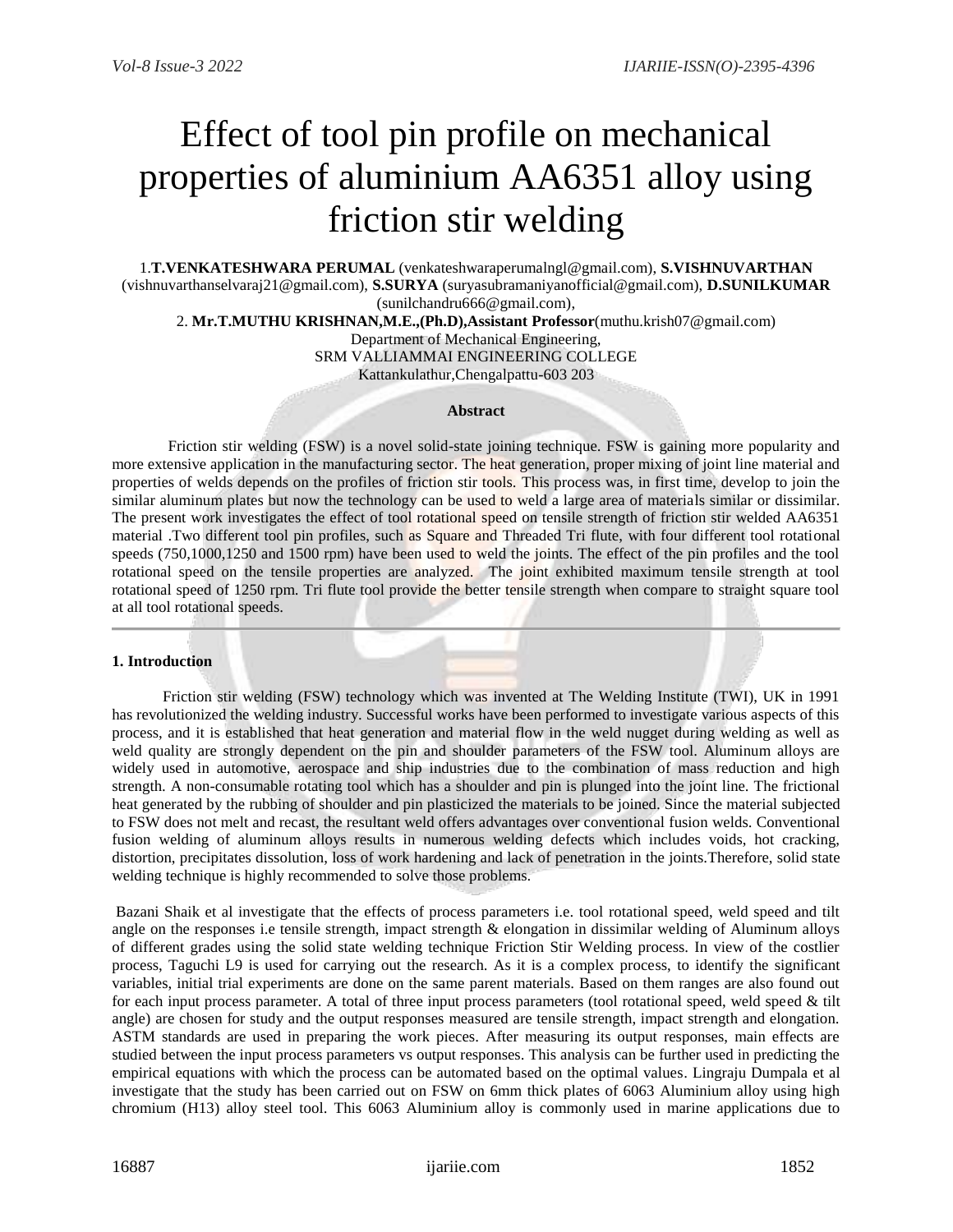weight-saving, corrosion resistance, extrusion requirements and structural applications. In this work, two types of tool pin profiles have been used to join the Aluminium alloy sheets. Two different tool pin profiles namely; 3 slots horizontal and 6 slots vertical cylindrical threaded have been used to fabricate. The weld joint at different tool rotational speeds of 760, 1130, 1340 rpm and traverse speeds of 11 and 25mm/min. Aluminium alloy of grade 6063 has been selected for this project report that covers the detailed study of FSW 6063 of Aluminium alloy of weld characteristics, i.e. tensile properties like Ultimate Tensile Strength (UTS), Yield Strength and % of elongation. Besides, it vividly covers the metallographic properties of the weldments like microstructure at various zones, as well.

## **2.Experimental work**



Figure 1. Square tool pin profile design Figure 2. Threaded Triflute tool pin profile design

The above mentioned fig-1 is the design of Square tool pin profile for friction stir welding.

The above mentioned fig-2 is the design of Threaded Triflute tool pin profile for friction stir welding.This tools has been used to weld the plates at various rotational speed to find the ultimate tensile strength.

| <b>Tool Pin Profile</b> | <b>Speed 1</b>                                    | <b>Speed 2</b> | Speed 3 | <b>Speed 4</b> |  |
|-------------------------|---------------------------------------------------|----------------|---------|----------------|--|
| Square tool pin profile | 750                                               | 1000           | 1250    | 1500           |  |
|                         | Table 1. Square tool pin profile rotational speed |                |         |                |  |

We have conducted the experiment in various rotational speed by using square tool pin profile to find out the ultimate tensile strength. The above mentioned table.1 is the rotational speed variations of square tool pin profile .The rotational speed 3 which is 1250 rpm got the maximum tensile strength.

| <b>Tool Pin Profile</b>               | Speed 1 | Speed 2 | Speed 3 | Speed 4 |
|---------------------------------------|---------|---------|---------|---------|
| Threaded triflute tool pin<br>profile | 750     | 1000    | 250     | 500     |

Table 2. Threaded triflute tool pin profile rotational speed

We have conducted the experiment in various rotational speed by using Threaded Triflute tool pin profile to find out the ultimate tensile strength. The above mentioned table.2 is the rotational speed variations of Threaded Triflute tool pin profile . The rotational speed 3 which is 1250 rpm got the maximum tensile strength.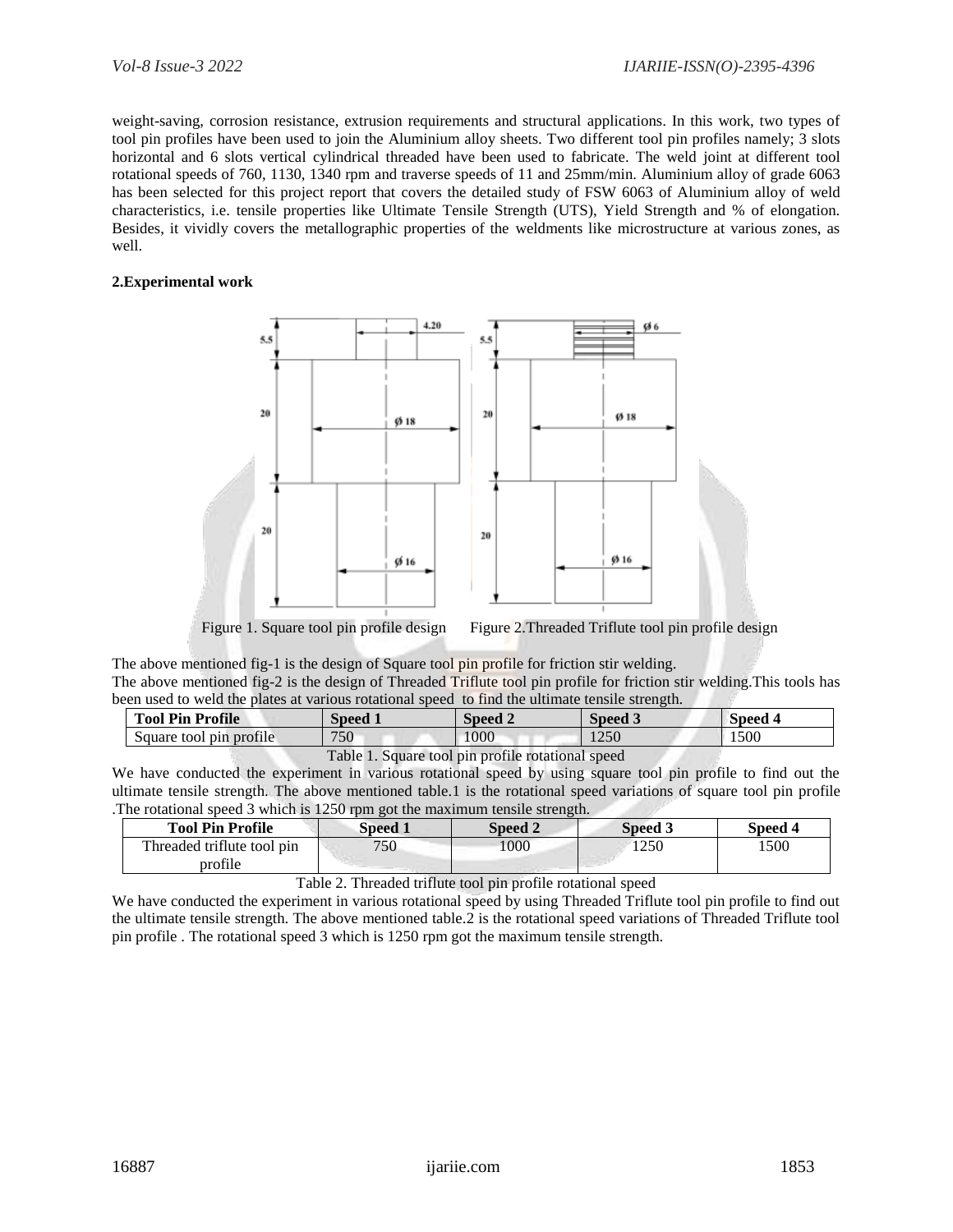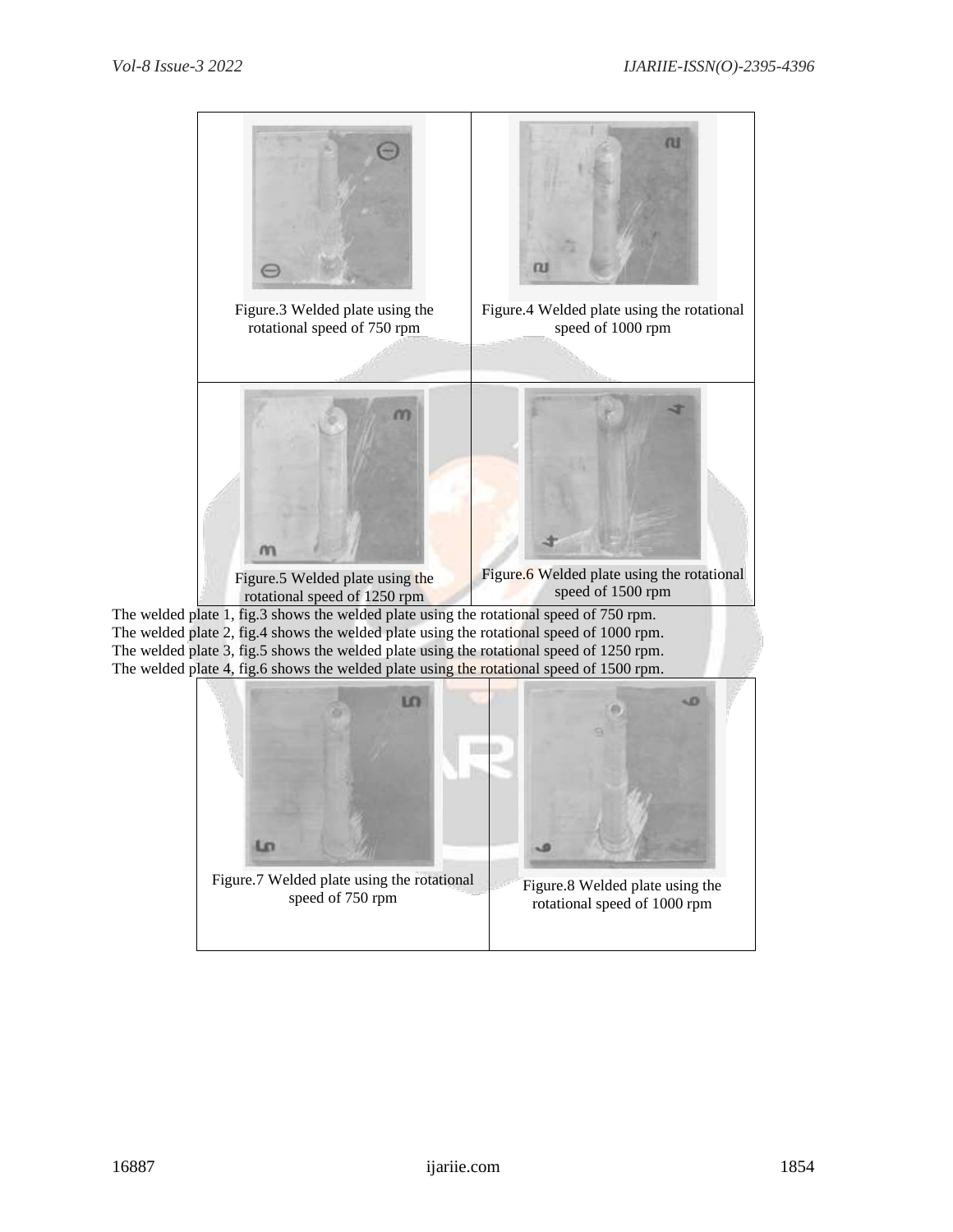

The welded plate 5, fig.7 shows the welded plate using the rotational speed of 750 rpm. The welded plate 6, fig.8 shows the welded plate using the rotational speed of 1000 rpm. The welded plate 7, fig.9 shows the welded plate using the rotational speed of 1250 rpm. The welded plate 8, fig.10 shows the welded plate using the rotational speed of 1500 rpm.



Figure.11 Square Tool Pin Profile Figure.12 Threaded Triflute Tool Pin Profile

We conducted the experiment by the square tool pin profile which is in the above fig.11. We conducted the experiment by the threaded triflute tool pin profile which is in the above fig.12.These tools had been used to weld the plates at various rotational speed to find the ultimate tensile strength.

# **3.Result and Discussion**



Figure.13 Tensile Specimen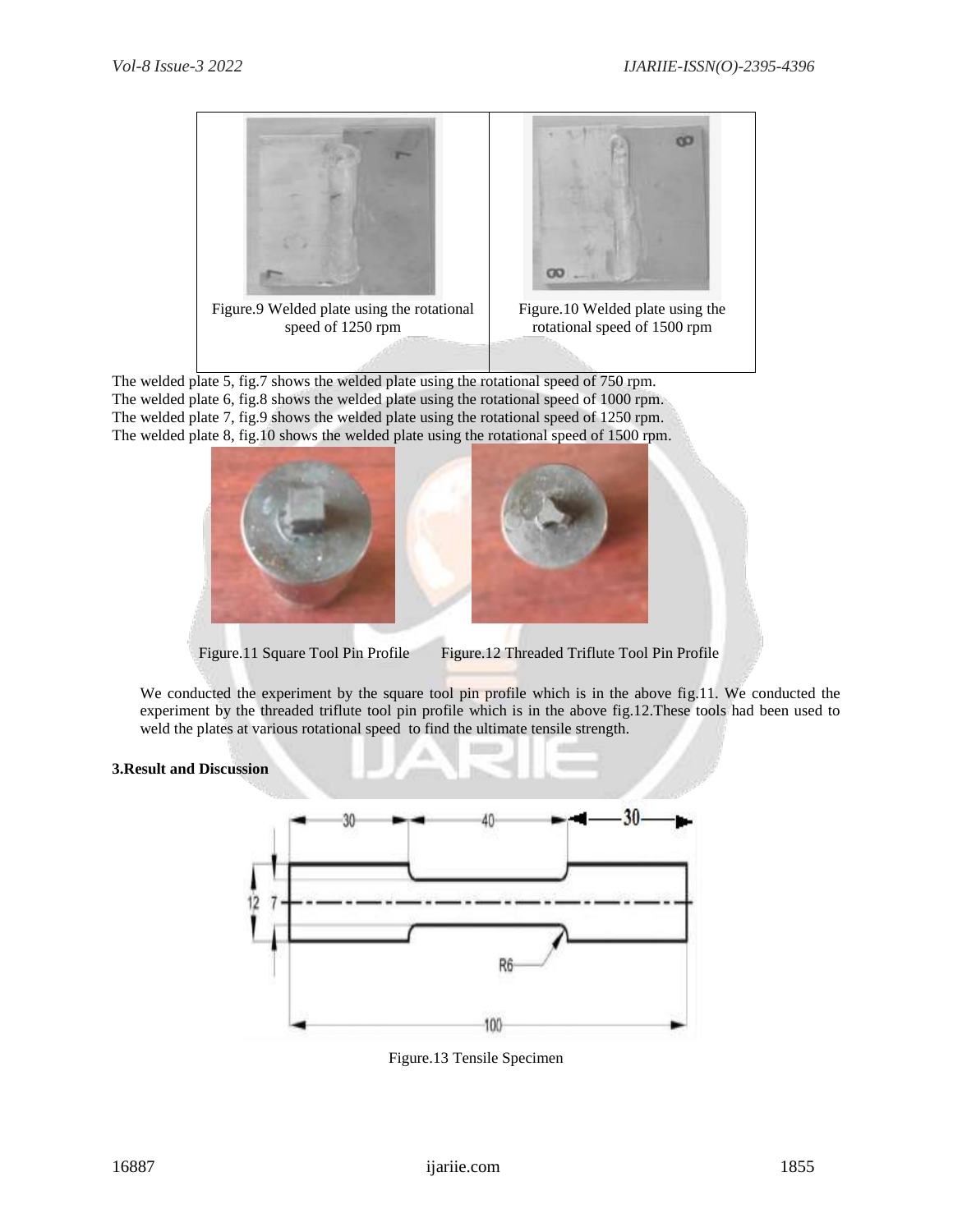





| <b>TOOL ROTATIONAL</b><br><b>SPEED (RPM)</b> | <b>TENSILE STRENGTH</b><br>(MPa) |  |  |
|----------------------------------------------|----------------------------------|--|--|
| 750                                          | 213                              |  |  |
| 1000                                         | 232                              |  |  |
| 1250                                         | 248                              |  |  |
| 1500                                         | 223                              |  |  |

Table.3 Square Tool Pin Profile Tensile Strength

The above table.3 shows that the square tool pin profile rotational speed and its equivalent tensile strength.





The above mentioned graph fig.16 is the Ultimate Tensile strength for our experimental work by varying rotational speed in the range of 750 to 1500 rpm by using square tool pin profile.The graph shows that whenever we increase the rotational speed of the tool, the tensile strength of the joint gradually increases upto certain extend ( 1250 rpm).If we further increase the rotational speed of the tool the tensile strength gradually reduces.

| <b>Distance from the</b><br>center (mm) | <b>Microhardness (HV)</b> |    |    |    |
|-----------------------------------------|---------------------------|----|----|----|
| -5                                      | 61                        | 61 | 59 | 61 |
|                                         | 60                        | 61 | 63 | 60 |
| $-3$                                    | 60                        | 59 | 61 | 63 |
| $-2$                                    | 63                        | 66 | 68 | 67 |
| - 1                                     | 70                        | 70 | 70 |    |
|                                         | 83                        | 87 | 92 | 87 |
|                                         | 72                        | 72 | 72 | 72 |
|                                         | 64                        | 68 | 67 | 63 |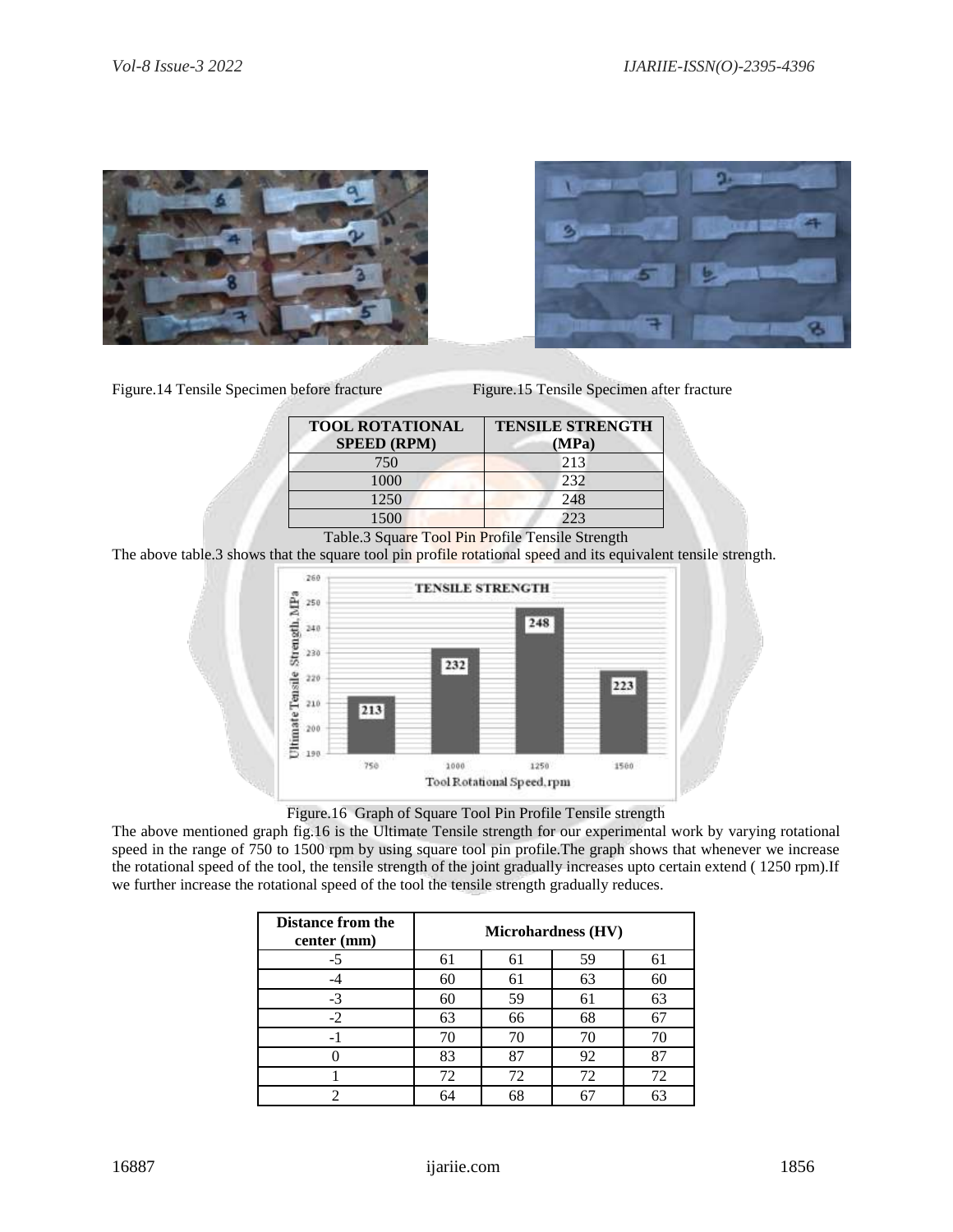|  | $\epsilon$ |      |  |
|--|------------|------|--|
|  | бſ         | ገ! ነ |  |
|  | ∪∠         |      |  |

Table.4 Micro hardness distribution across the joint when AA6351 of Square Tool pin profile





| <b>TOOL ROTATIONAL</b><br><b>SPEED (RPM)</b> | <b>TENSILE STRENGTH</b><br>(MPa) |
|----------------------------------------------|----------------------------------|
| 750                                          | 235                              |
| 1000                                         | 252                              |
| 1250                                         | 268                              |
| 1500                                         | 236                              |
|                                              |                                  |

Table.5 Threaded triflute Tool Pin Profile Tensile Strength

The above table.5 shows that the threaded triflute tool pin profile rotational speed and its equivalent tensile strength.



Figure.18 Graph of Threaded Triflute Tool Pin Profile Tensile strength

The above mentioned graph fig.18 is the Ultimate Tensile strength for our experimental work by varying the rotational speed in the range of 750 to 1500 rpm using threaded triflute tool pin profile.The graph shows that whenever we increase the rotational speed of the tool, the tensile strength of the joint gradually increases upto certain extend (1250 rpm).If we further increase the rotational speed of the tool the tensile strength gradually reduces.

| <b>Distance from</b><br>the center<br>$(\mathbf{mm})$ |    | <b>Microhardness (HV)</b> |    |    |
|-------------------------------------------------------|----|---------------------------|----|----|
| -7                                                    |    |                           |    |    |
|                                                       | ЬU |                           | 63 | 6C |
|                                                       |    | 59                        |    |    |
|                                                       |    |                           |    |    |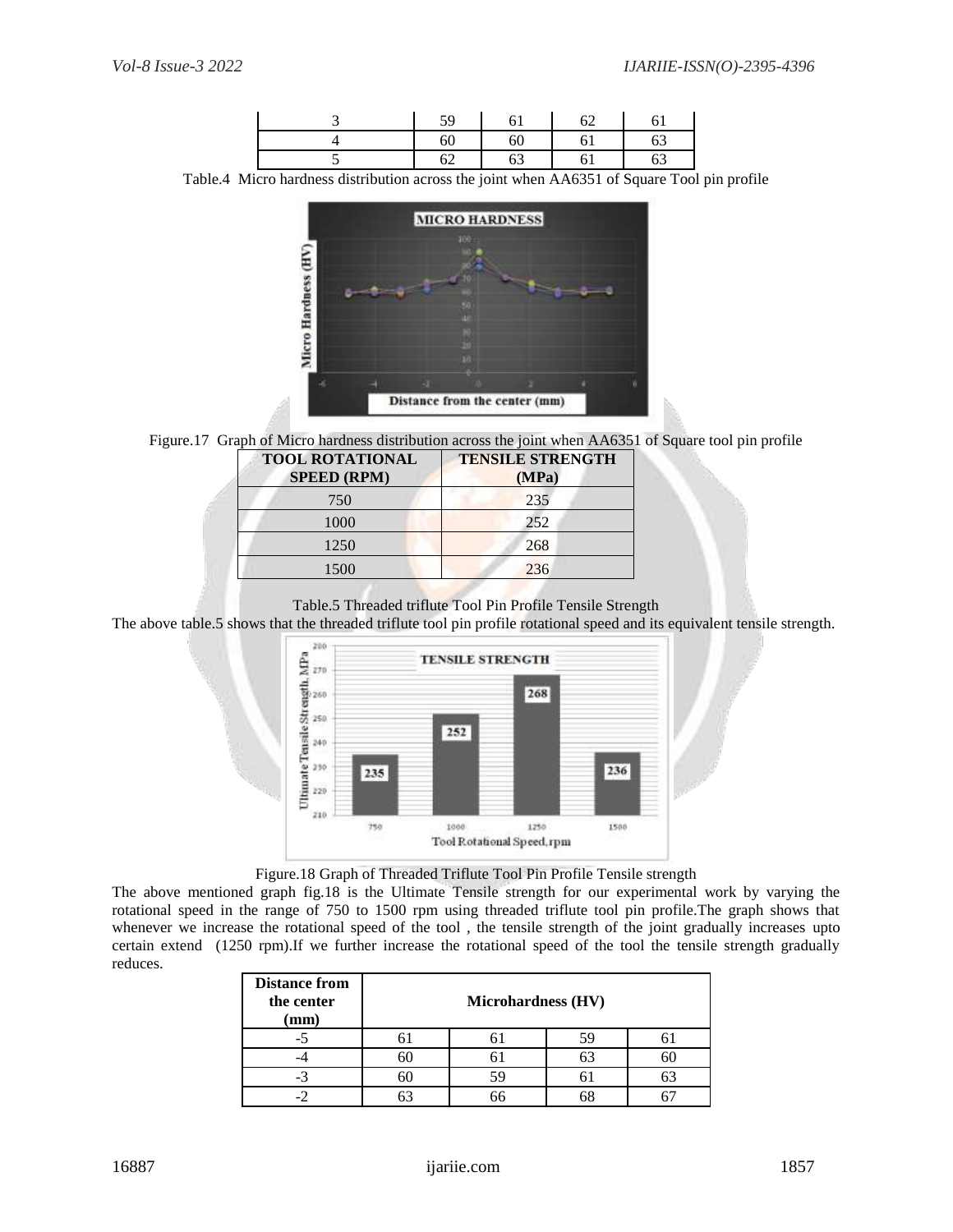| 70 | 70 | 70 | 70       |
|----|----|----|----------|
| 82 | 87 | 96 | 87       |
| 72 | 72 | 72 | 72       |
| 64 | 68 | 67 | 63       |
| 59 | ΟI | 62 | 01       |
| 60 | 60 | 61 | 63       |
| 62 | 63 |    | c٦<br>υJ |

Table.6 Micro hardness distribution across the joint when AA6351 of Threaded Triflute Tool pin profile



Figure.19 Graph of Micro hardness distribution across the joint when AA6351 of Threaded Triflute tool pin profile



Figure.20 SEM Photomicrograph of fracture surface of Square Tool Pin Profile FS welded aluminum alloy



Figure.21 SEM Photomicrograph of fracture surface of Threaded Triflute Tool Pin Profile FS welded aluminum alloy